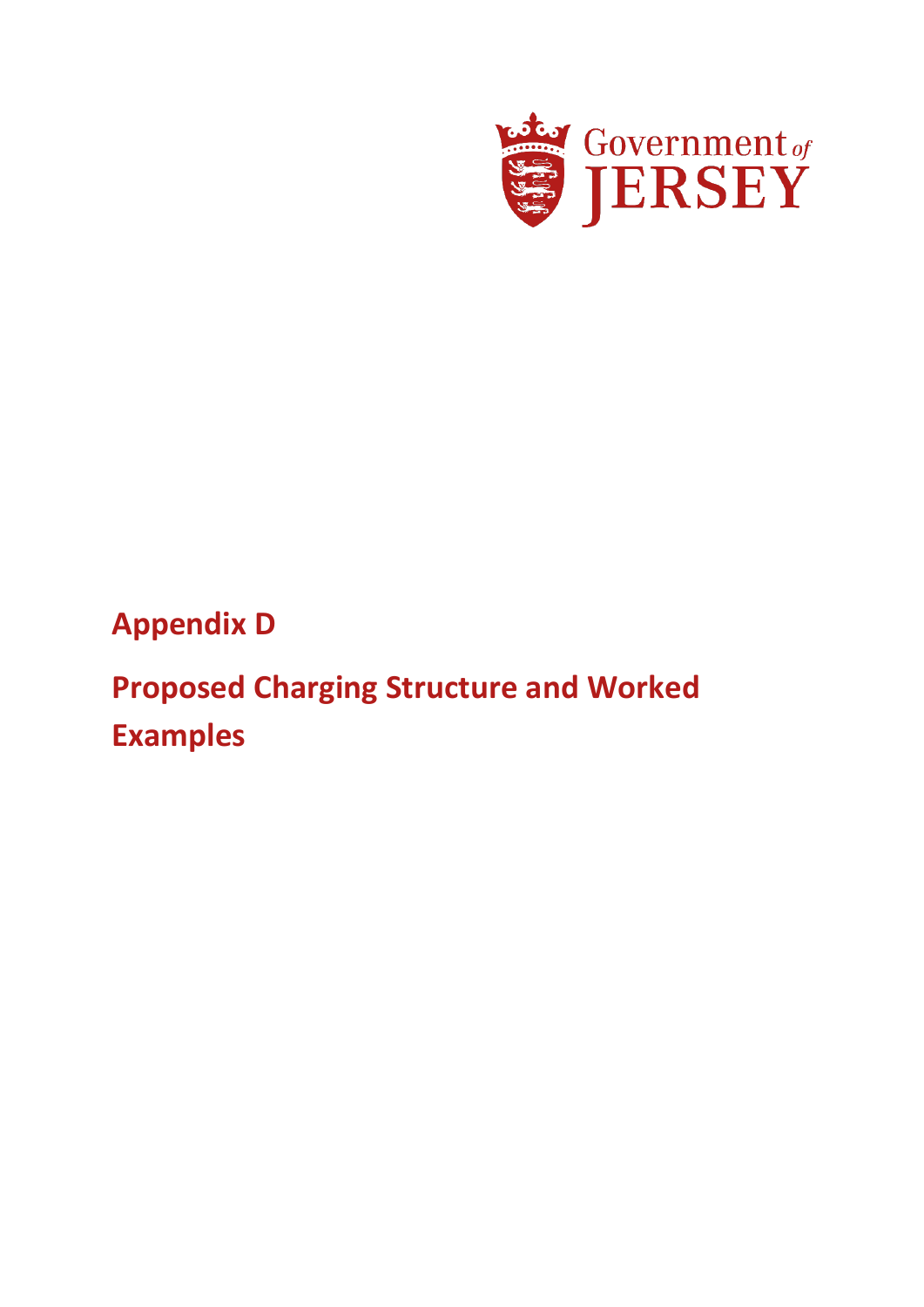#### **Proposed charging regime for licencing of rented dwellings.**

The fee structure is made up of 2 parts, the application fee and the annual licence fee.

Properties which have already been accredited by Government under the Rent Safe Scheme will require much lighter touch regulation. Such properties are exempt from the application fee and attract discounted annual licence fees.

#### **Traditional type accommodation**

Application fee<sup>1</sup> £50 Free for Rent Safe accredited dwellings

Annual licence fee f200

Discounts for Rent Safe Accredited dwellings:

- 100% for Social Housing providers
- 75% for 5\* Rent Safe accredited dwellings
- 50% for 4\* Rent Safe accredited dwellings
- 25% for 3\* Rent Safe accredited dwellings

| <b>Property type</b>                                 | <b>Application</b><br><b>Fee</b> | Annual<br>Licence Fee<br>(Before<br>discount) | <b>Discount</b><br>applied | <b>Amount per</b><br>unit $-$ first<br>year | <b>Amount per</b><br>unit $-$<br>Subsequent<br>years |
|------------------------------------------------------|----------------------------------|-----------------------------------------------|----------------------------|---------------------------------------------|------------------------------------------------------|
| Social Housing<br>Provider (Rent<br>Safe Accredited) | £0                               | £200                                          | 100%                       | £0                                          | £0                                                   |
| 5 Star Rent Safe<br>Accredited<br><b>Dwellings</b>   | £0                               | £200                                          | 75%                        | £50                                         | £50                                                  |
| 4 Star Rent Safe<br>Accredited<br><b>Dwellings</b>   | £0                               | £200                                          | 50%                        | £100                                        | £100                                                 |
| 3 Star Rent Safe<br>Accredited<br><b>Dwellings</b>   | £0                               | £200                                          | 25%                        | £150                                        | £150                                                 |
| Unaccredited<br><b>Dwelling</b>                      | £50 (paid<br>first year<br>only) | £200                                          | 0%                         | £250                                        | £200                                                 |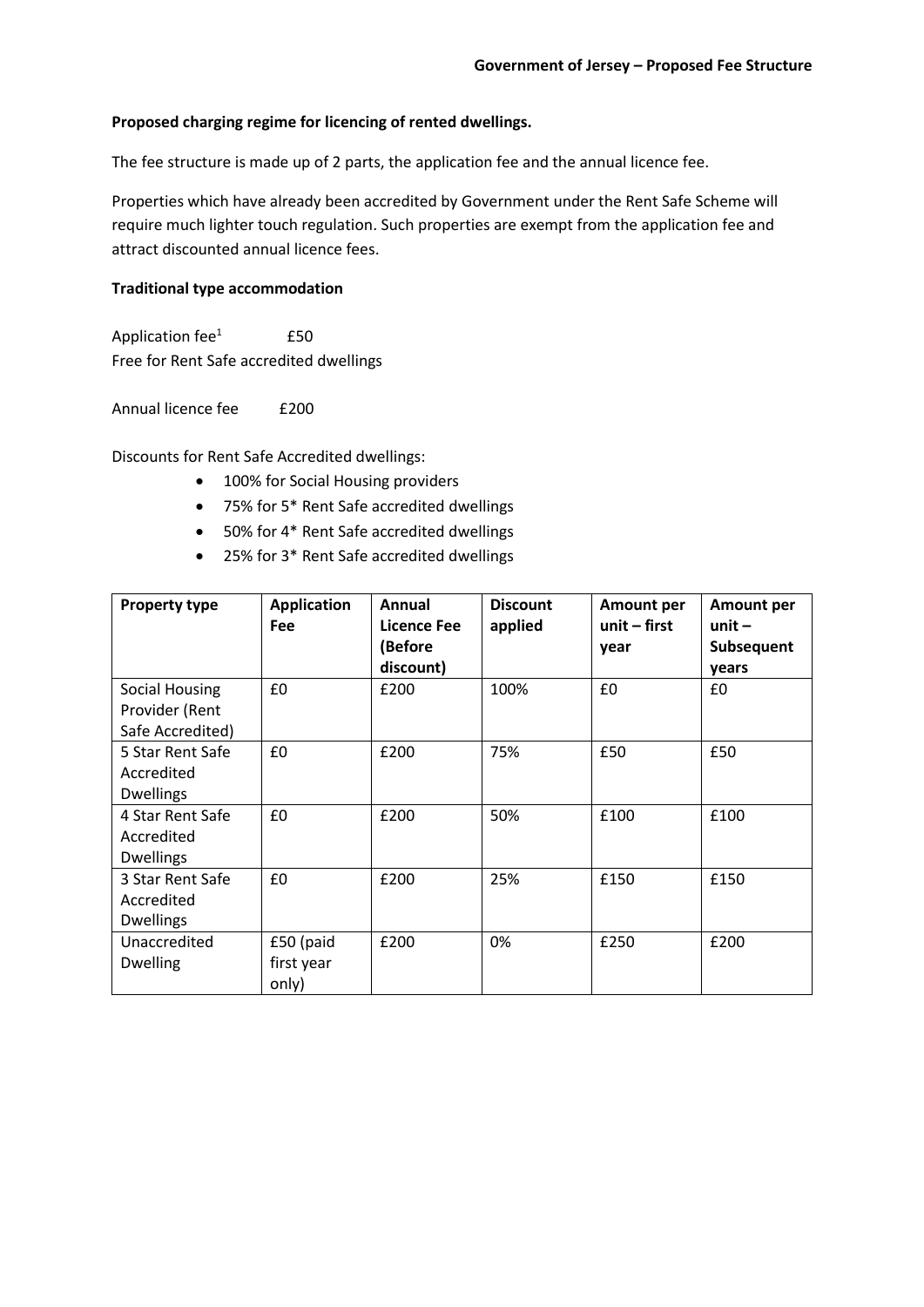#### **Hostel type accommodation**

Application  $fee^1$  £50 Free for Rent Safe accredited dwellings.

Annual licence fee based on maximum occupancy:

(babies under  $1 = 0$  persons, children 1-10 years =  $\frac{1}{2}$  person, over 10 years = 1 person):

| Up to $10$ | £250 |
|------------|------|
| $11 - 20$  | £350 |

21 and over **E400** 

Discounts for Rent Safe Accredited Dwellings:

- 100% for Social Housing providers
- 75% for 5\* Rent Safe accredited dwellings
- 50% for 4\* Rent Safe accredited dwellings
- 25% for 3\* Rent Safe accredited dwellings

# **Table demonstrating costs for hostel type maximum occupancy up to 10 people:**

| <b>Property type</b>                               | <b>Application</b><br><b>Fee</b> | Annual<br>Licence Fee<br>(Before<br>discount) | <b>Discount</b><br>applied | <b>Amount per</b><br>$unit - first$<br>year | <b>Amount per</b><br>unit $-$<br>Subsequent<br>years |
|----------------------------------------------------|----------------------------------|-----------------------------------------------|----------------------------|---------------------------------------------|------------------------------------------------------|
| Social Housing<br>Provider (Rent                   | £0                               | £250                                          | 100%                       | £0                                          | £0                                                   |
| Safe Accredited)                                   |                                  |                                               |                            |                                             |                                                      |
| 5 Star Rent Safe<br>Accredited<br><b>Dwellings</b> | £0                               | £250                                          | 75%                        | £62.50                                      | £62.50                                               |
| 4 Star Rent Safe<br>Accredited<br><b>Dwellings</b> | £0                               | £250                                          | 50%                        | £125                                        | £125                                                 |
| 3 Star Rent Safe<br>Accredited<br><b>Dwellings</b> | £0                               | £250                                          | 25%                        | £187.50                                     | £187.50                                              |
| Unaccredited<br><b>Dwelling</b>                    | £50 (paid<br>first year<br>only) | £250                                          | 0%                         | £300                                        | £250                                                 |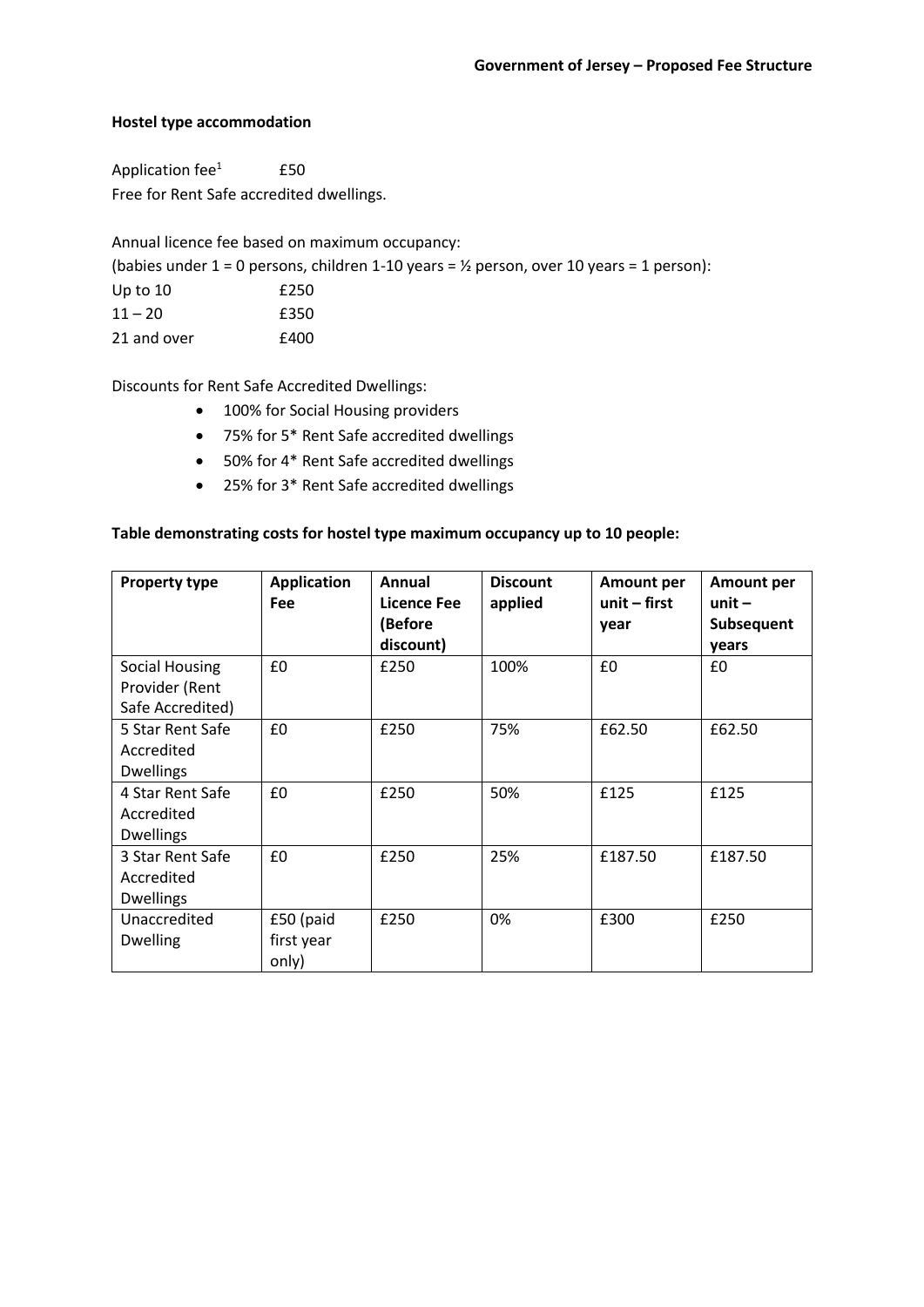| <b>Property type</b>                                        | <b>Application</b><br><b>Fee</b> | Annual<br>Licence Fee<br>(Before<br>discount) | <b>Discount</b><br>applied | <b>Amount per</b><br>unit $-$ first<br>year | <b>Amount per</b><br>unit $-$<br>Subsequent<br>years |
|-------------------------------------------------------------|----------------------------------|-----------------------------------------------|----------------------------|---------------------------------------------|------------------------------------------------------|
| <b>Social Housing</b><br>Provider (Rent<br>Safe Accredited) | £0                               | £350                                          | 100%                       | £0                                          | £0                                                   |
| 5 Star Rent Safe<br>Accredited<br><b>Dwellings</b>          | £0                               | £350                                          | 75%                        | £87.50                                      | £87.50                                               |
| 4 Star Rent Safe<br>Accredited<br><b>Dwellings</b>          | £0                               | £350                                          | 50%                        | £175                                        | £175                                                 |
| 3 Star Rent Safe<br>Accredited<br><b>Dwellings</b>          | £0                               | £350                                          | 25%                        | £262.50                                     | £262.50                                              |
| Unaccredited<br><b>Dwelling</b>                             | £50 (paid<br>first year<br>only) | £350                                          | 0%                         | £400                                        | £350                                                 |

# **Table demonstrating costs for hostel type occupancy 11 - 20 people:**

# **Table demonstrating costs for hostel over 20 people:**

| <b>Property type</b>                                 | <b>Application</b><br>Fee        | Annual<br>Licence Fee<br>(Before<br>discount) | <b>Discount</b><br>applied | <b>Amount per</b><br>unit $-$ first<br>year | <b>Amount per</b><br>unit $-$<br>Subsequent<br>years |
|------------------------------------------------------|----------------------------------|-----------------------------------------------|----------------------------|---------------------------------------------|------------------------------------------------------|
| Social Housing<br>Provider (Rent<br>Safe Accredited) | £0                               | £400                                          | 100%                       | £0                                          | £0                                                   |
| 5 Star Rent Safe<br>Accredited<br><b>Dwellings</b>   | £0                               | £400                                          | 75%                        | £100                                        | £100                                                 |
| 4 Star Rent Safe<br>Accredited<br><b>Dwellings</b>   | £0                               | £400                                          | 50%                        | £200                                        | £200                                                 |
| 3 Star Rent Safe<br>Accredited<br><b>Dwellings</b>   | £0                               | £400                                          | 25%                        | £300                                        | £300                                                 |
| Unaccredited<br><b>Dwelling</b>                      | £50 (paid<br>first year<br>only) | £400                                          | 0%                         | £450                                        | £400                                                 |

*<sup>1</sup>The application fee is non-refundable and paid only at initial application, not on subsequent years. <sup>2</sup>Social Housing Providers for the purpose of this scheme include Housing Associations, Housing Trusts, Charities, and The Parishes.*

*NB: Prices relate to each property to be licenced*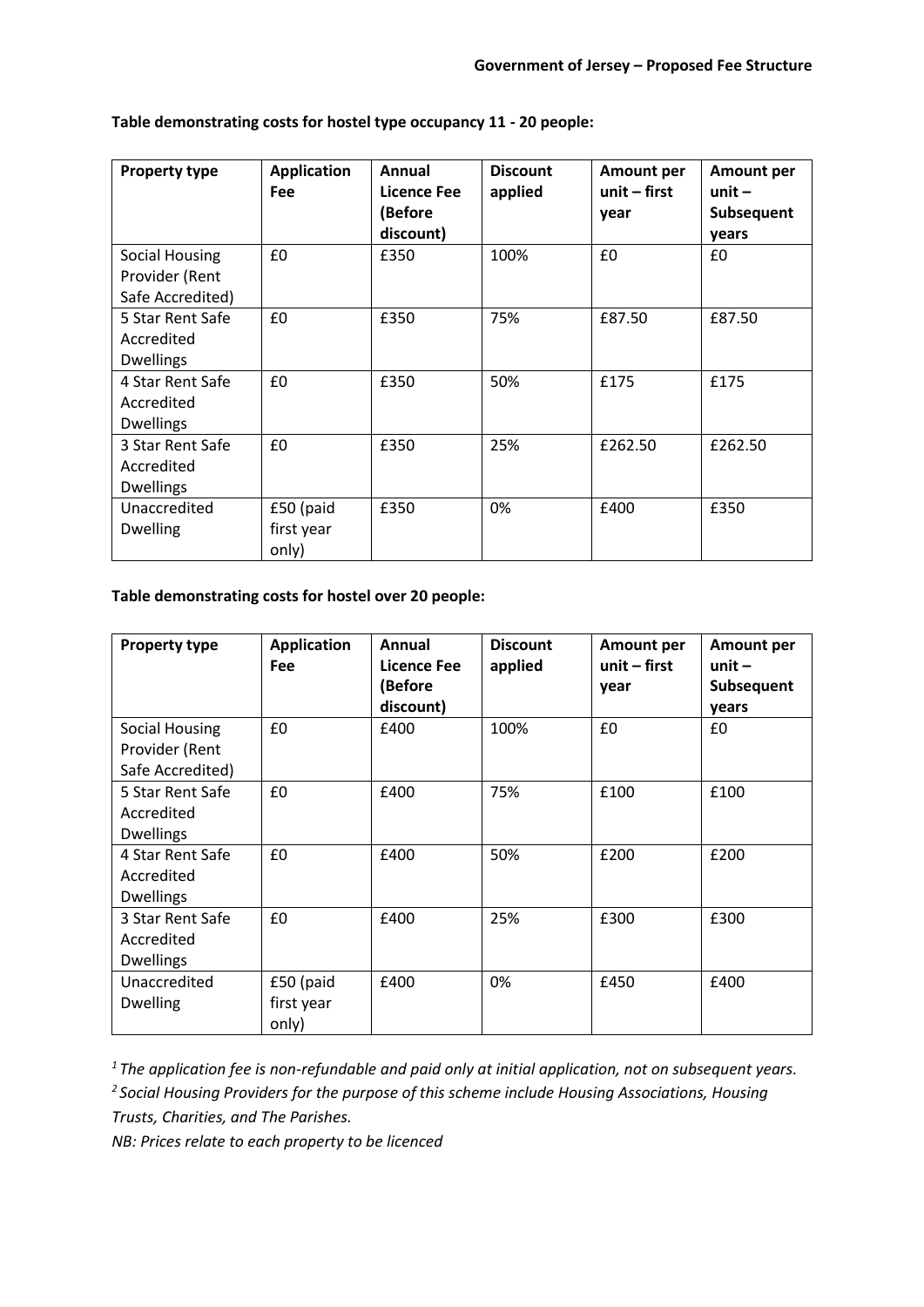#### **Licence Fees**

- Change of name or address details of any existing licence holder or managing agent **No fee**
- Variation of licence instigated by Government **No fee**
- Change of licence holder **New application fee**
- Revocation of licence **No fee**
- Application to licence following revocation of licence **Application fee and licence fee**
- Application refused by Government **Application fee with no refund**
- Application withdrawn by the applicant **Application fee with no refund**
- Application made in error **Application fee with no refund**
- Licence lapsed and new licence required **Application fee and licence fee**

#### **Government are also proposing:**

Where Government has to contact property owners that are required to licence their property and have not done so within the prescribed period **a fee of £150** may be added in addition to the application fee and licence fee. When considering whether a charge is appropriate mitigating factors are taken into account, for example, whether the person hadn't realised they should be licenced or has repeatedly evaded all calls to licence their known rental property.

Where a licence holder or nominated person fails to turn up for a pre-arranged inspection without reasonable excuse a missed appointment **fee of £50** may be charged. When considering whether a charge is appropriate mitigating factors are taken into account, for example, a fee may be considered if the landlord has repeatedly failed to attend at pre-arranged times.

#### **Consideration of the fee structure:**

In setting these fees Government has taken into account that it may not set fees that are dissuasive, and any fees must be reasonable and proportionate to the cost of the licensing process and the issuing of the licence. Government will continue to work hard to reduce the fees, whilst striking a balance between providing an effective service.

These fees have been benchmarked against other private rental sector licensing schemes and endeavour to keep the licence fees at the lowest possible level. These application and licensing fees are some of the lowest.

To ensure the licensing experience is customer focussed, the application process is being developed to be intuitive and enable customers to;

- Receive notification by email when a property licence is due to expire
- submit and review online across different device types (smart phone, tablet, PC and Mac).
- delegate a third party, for example a managing agent, to submit on the licence holder's behalf
- undertake simple renewals if there are no changes to the portfolio.
- Enable ease of addition / removal of properties from the licence holder's portfolio.

If the landlord fails to renew the licence before its expiry date the full application process is required. The application fee and licence fee would both then be charged (where required).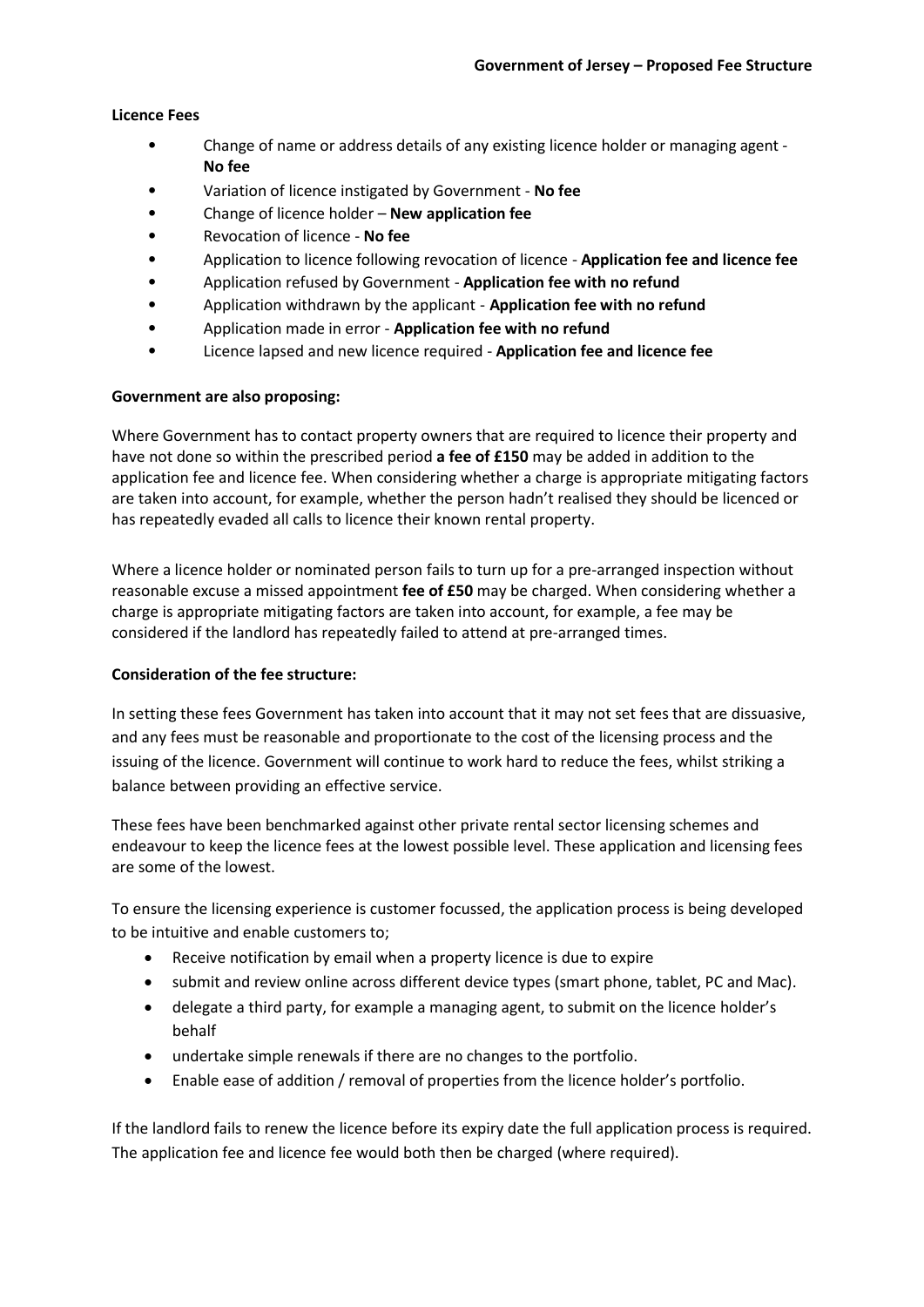# **Exemptions**

Lodging Houses will, for the time being, continue to be licenced under existing legislation. However this will be administered by Environmental Health**.** If this legislation were to be repealed the properties would require licensing as part of this scheme.